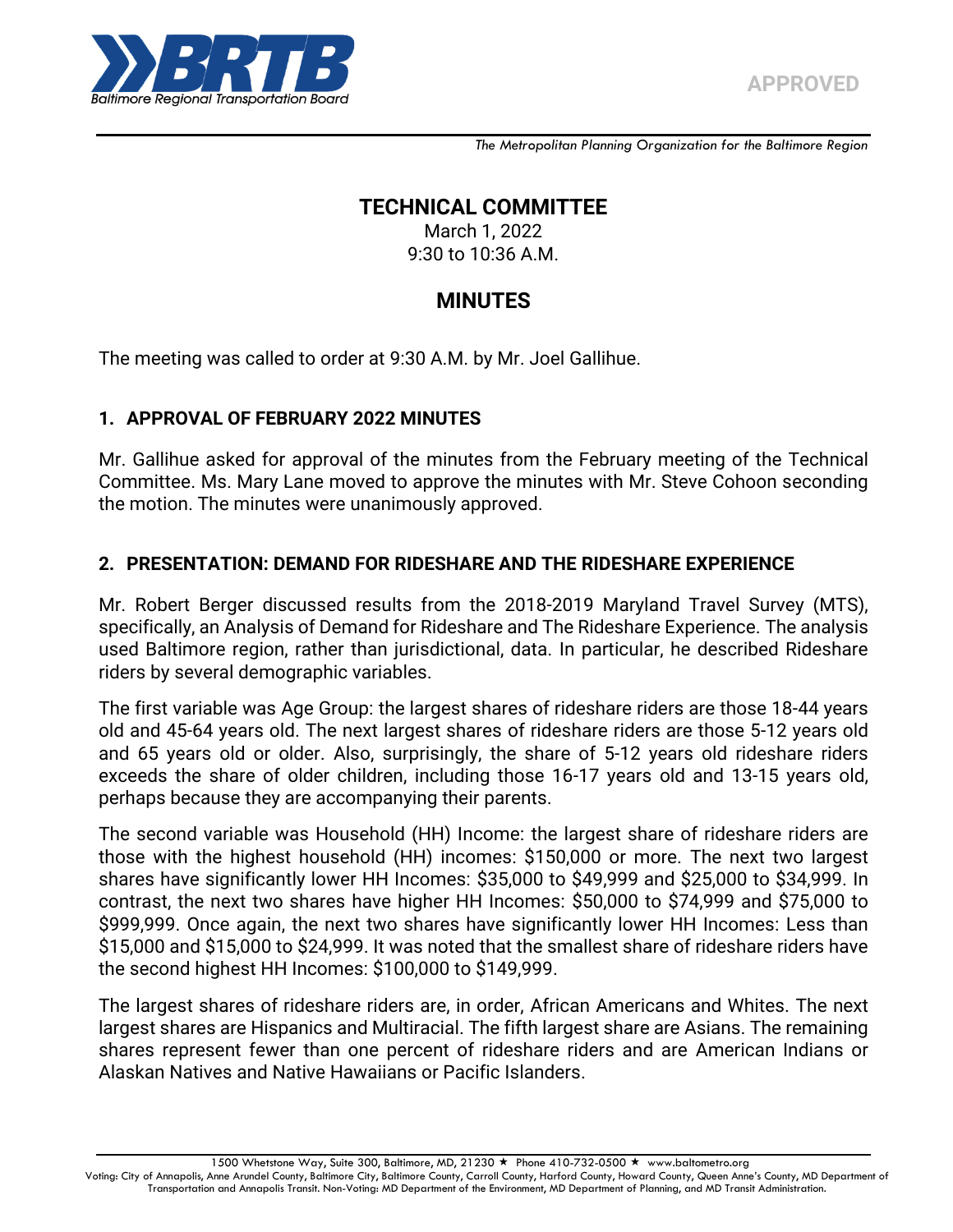Technical Committee March 1, 2022 Page 2 of 5

Mr. Berger also described the trip purposes for which rideshare riders use rideshare: the largest share of rideshare trips are trips to work. The second and third largest shares of rideshare trips are for Personal Business and Other tasks and Shopping and Meals. It was also noted that a smaller share of rideshare trips are for Socializing/Recreation and School.

The share of rideshare riders, in rank order, by trip purpose, is: Work (34.9%), Personal Business/Other (26.9%), Shop/Meal (25.5%), Social/Recreation (8.6%), and School (4.2%).

### *[PowerPoint: 2018-2019 Maryland Travel Survey (MTS) Results – Demand for Rideshare and the Rideshare Experience]*

### **3. UPWP ACTIVITIES**

- **Air Quality Conformity Methodology Letter** As the ICG is preparing to initiate conformity analysis of the 2023-2026 TIP and Maximize 2045, Ms. Nicole Hebert gave an overview of the analysis assumptions and inputs. The presentation began with a brief transportation conformity summary including where in the conformity determination process planning assumptions and inputs are determined. Ms. Hebert then outlined the conformity analysis process, the inputs involved, and sources of those inputs.
- *Resilience 2050* **Update** Mr. Zach Kaufman shared an update on the next Long Range Transportation Plan (LRTP), *Resilience 2050*. He began with a summary of the schedule. The Round 10 socioeconomic forecasts are anticipated to go before the BRTB in June or July of 2022. The financial forecast is also in process but needs to be updated to reflect the new infrastructure bill. The call for projects will be held from April through June 2022, followed by BMC staff scoring in summer 2022 and development of the preferred alternative in fall 2022. This will be followed by analysis of the effects of the preferred alternative in winter 2022/2023, a public review in spring 2023, and a BRTB vote on the final LRTP in summer 2023.

Mr. Kaufman shared that BMC staff launched a [public input website](https://publicinput.com/resilience2050whitepapers) for the *Resilience 2050*  white papers. These white papers will focus on topics related to the LRTP, with monthly releases through the release of the draft LRTP in February 2023. BMC staff released a white paper on the project scoring methodology in February and have already received a few comments from the public. BMC staff will keep TC members updated on comments received. Upcoming topics include traffic safety, freight, transit, air quality, active transportation, socioeconomic forecasting and demographic trends, and emerging technologies.

Mr. Kaufman then shared a minor update regarding the project submittal form. The form has been updated to reflect a comment received from MDOT. Users can now select multiple improvement types for roadway and transit projects. If multiple types are selected, the user is prompted to select the primary improvement type for project categorization purposes.

Finally, the Executive Committee approved funding in December 2021 for a local funding task intended to help the BRTB to better understand local funding sources for operations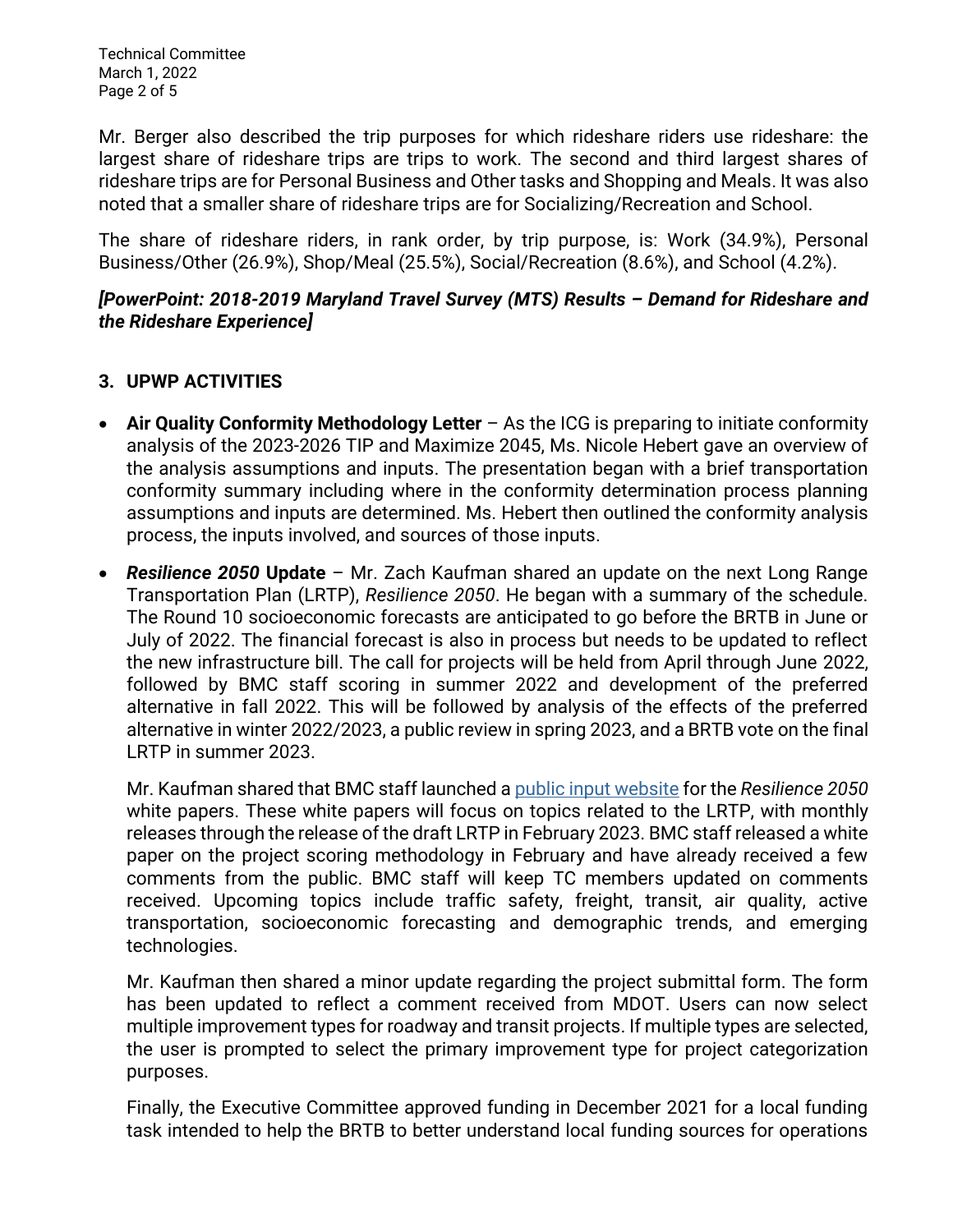and system preservation. This will create a more complete picture of the funding available for transportation projects in the region in the financial plan of *Resilience 2050*. Any local funds identified will be reserved for exclusive use by the relevant jurisdiction. The task will be led by Kimley-Horn. Ms. Aris and Mr. Lang sent a letter on February 22 to all TC and BRTB members summarizing the project and requesting the appropriate contacts in each jurisdiction for data collection purposes. Kimley-Horn will set up interviews with these contacts, followed by development of a funding projection tool and technical memorandum. BMC hopes to finish the project by May or June of 2022. Mr. Kaufman requested recommended contacts from the jurisdictions that have not yet responded.

## *[PowerPoint: Resilience 2050 Update]*

 **Draft Addendum to the FY 2023 UPWP Comments –** Ms. Regina Aris indicated that the draft UPWP was out for public review through March 10. To date there has been one comment submitted and that related to transit connecting to Carroll County.

## **4. OTHER BUSINESS**

The next meeting will be held on April 5, 2022.

Mr. Gallihue asked for a motion to close the TC meeting. Mr. Gallihue made a motion which Mr. Cohoon seconded. The meeting adjourned at 10:15 A.M.

## **CLOSED SESSION**

Mr. Gallihue asked for a motion to open a Closed Session of the Technical Committee in order to one proposal. Mr. Cohoon made a motion to open the Closed Session and Mr. Gallihue seconded the motion at 10:16 a.m.

Ms. Charlene Mingus presented an overview of the proposed scope of work for a task for which an RFP is currently under development. The 30% design of a segment of the Patapsco Regional Greenway which will stretch from Guinness to Southwest Area Park was identified in the BRTB FY 2022 UPWP with a consultant budget of \$325,000. The shared use path is planned to primarily follow the Baltimore Gas and Electric (BGE) maintenance road and corridor. The segment is 6.4 miles in length and may include 1000 feet of boardwalk, a 100 foot bridge, and potential railroad crossings which impact the cost of 30% design. The project will connect to the Elkridge to Guinness segment of the PRG which previously had 30% design completed, will provide a connection to the BWI/B&A Connector Trail in Anne Arundel County, and could connect to the Patapsco Avenue Light Rail station platform.

With approval, the RFP for the Guinness to Southwest Area Park would be released later in March with consultant selection in May. The duration of the work would be from May 2022 to May 2023.

Technical committee members were in agreement with the project scope and schedules for both items and agreed to move forward.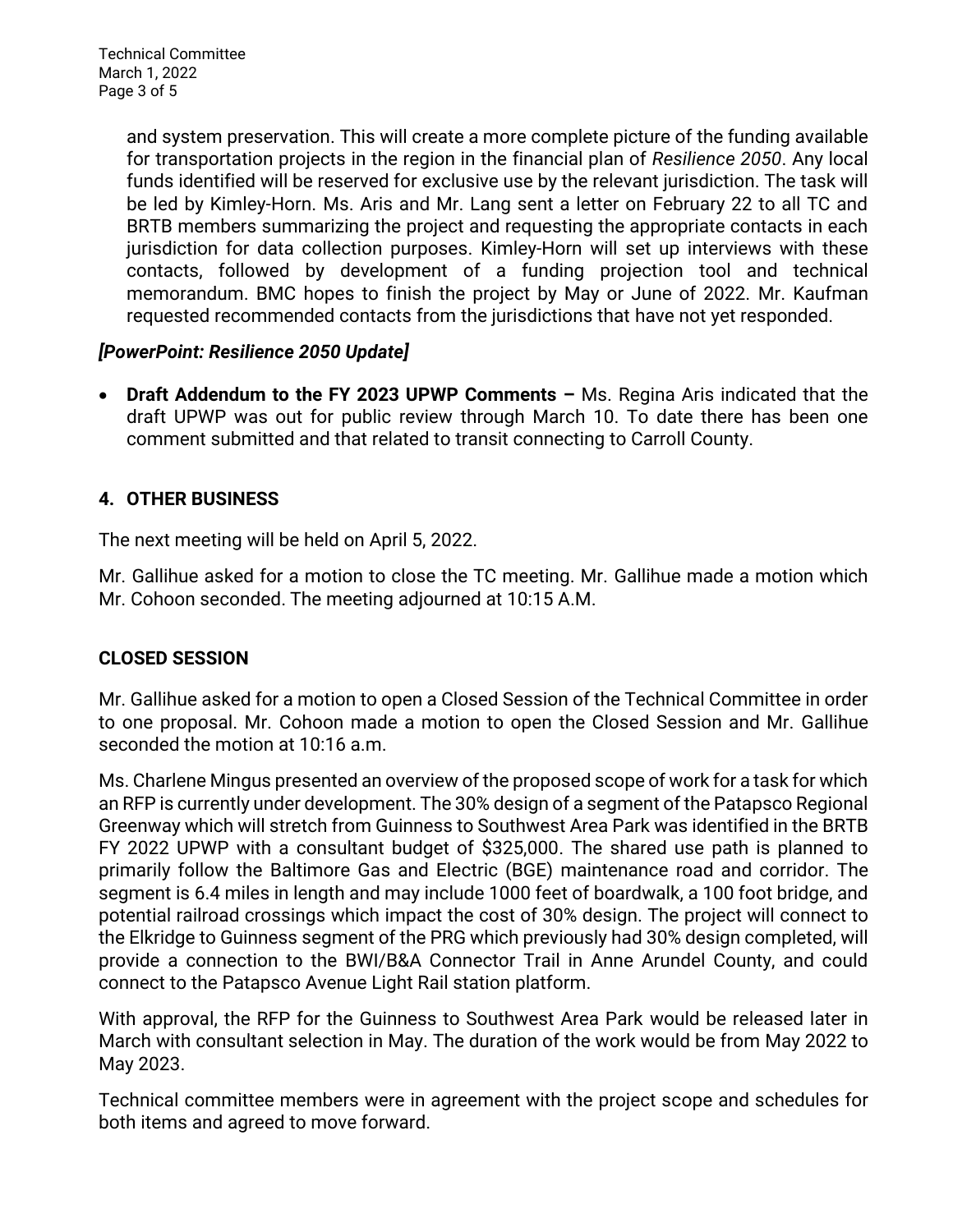Technical Committee March 1, 2022 Page 4 of 5

> Next, Mr. Don Halligan discussed issues facing local member jurisdictions on billing time toward UPWP tasks since the "core program" tasks are no longer eligible. As many contracts for FY 2022 are only now just getting started the inability to bill time against UPWP tasks involving them has become a growing concern. Mr. Halligan encouraged participation in proposal reviews and project working groups to guide contractor and BMC efforts as the tasks proceeded as one way to address these issues. He offered to meet directly with local member staff to discuss issues and potential remedies.

#### *[PowerPoint: UPWP Local Billing]*

Mr. Gallihue asked for a motion to close the Closed Session of the TC. Mr. Gallihue made a motion to close the session after discussion of the proposals. Mr. Kwaku Duah seconded the motion to close the session. The Closed Session ended at 10:36 a.m.

## **ATTENDANCE**

### *Members*

Tanya Asman (for Brian Ulrich) – Anne Arundel County Office of Transportation (OOT) Ken Choi – Maryland Department of Planning Jade Clayton – Maryland Transit Administration (MDOT MTA) Steve Cohoon – Queen Anne's County Department of Public Works David Cookson – Howard County Office of Transportation Angelica Daniel – Baltimore County Department of Public Works & Transportation Kwaku Duah – Annapolis Department of Transportation Joel Gallihue – Harford County Department of Planning Dan Janousek – Maryland Department of Transportation (MDOT) Mary Lane – Carroll County Department of Planning Lisa Minnick Sirota – Maryland State Highway Administration (MDOT SHA) Catherine Salarano – Maryland Department of the Environment Graham Young – Baltimore City Department of Transportation

#### *Staff and Guests*

Regina Aris - Baltimore Metropolitan Council (BMC) Charles Baber - BMC Robert Berger - BMC Cindy Burch - BMC Allison Calkins – Howard County Office of Transportation Rebecca Deibel - BMC Monica Haines Benkhedda - BMC Don Halligan – BMC Nicole Hebert - BMC Victor Henry - BMC Zach Kaufman - BMC Keith Kucharek - BMC Todd Lang – BMC